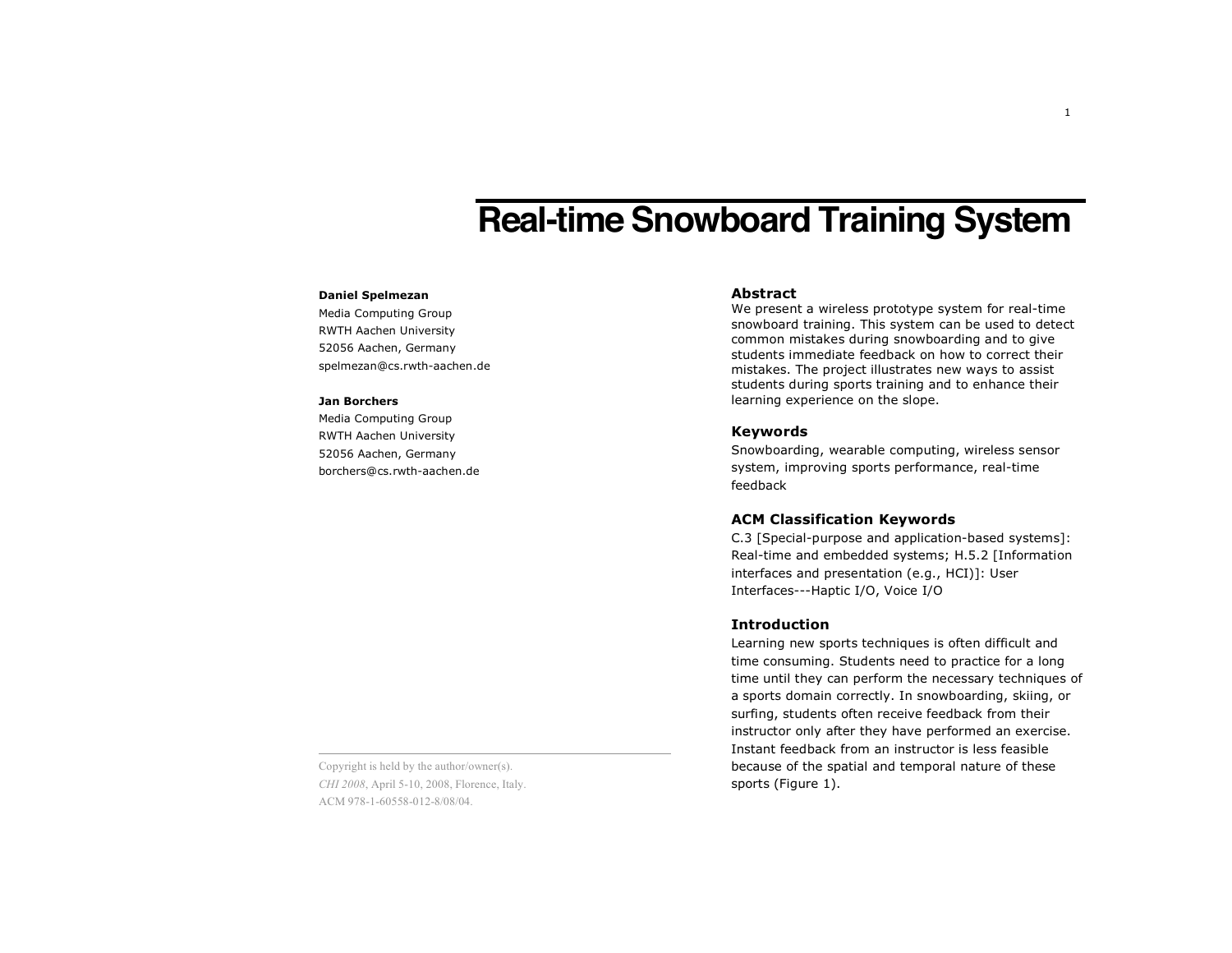Due to spatial separation on the slope, a snowboarding instructor oftentimes cannot talk to students when they perform exercises incorrectly. Delayed feedback on how to correct and to improve incorrect movements might slow down the trainee's learning pace and increase frustration. This situation is in stark contrast to sports such as tennis, where the instructor can provide realtime feedback and may even physically guide the trainee's arm to demonstrate a correct stroke.

We present a prototype that uses sensors attached to the human body and inserted into the boots that detects mistakes during snowboarding. The system is intended to provide immediate audible or tactile feedback to alert users to incorrect movements and body positions.

Snowboarding instructors can use this system as a tool to automatically supervise and correct their students' mistakes during instruction. Our approach is especially useful when the spatial separation between the instructor and the student is too great to talk or when the instructor cannot focus all of his attention on the student.

In addition to providing valuable assistance to beginners, the system may also be valuable to experienced snowboarders. On difficult slopes, even experienced riders may have difficulty maintaining proper technique. Our system can provide appropriate feedback and help advanced snowboarders to fine-tune their movements and correct their posture.



Figure 1: Two beginners on the slope. The instructor cannot talk to the students to give them feedback on their mistakes.

#### **Related work**

In recent years the miniaturization of sensors and computing devices has led to new ideas and research in the area of pervasive and ubiquitous computing for sports and fitness. Some of this interest stems from improving sports performance for elite athletes $^{\rm 1}.$ Interest in leisure and entertainment has led to products such as the Nike  $+$  iPod<sup>2</sup>. Computing technology can also provide incentives to motivate and support fitness in daily life<sup>3</sup>.

Michahelles et al. [4] developed a wired system to collect data of a skier's movements. This system does not provide real-time feedback on the slope but can be used off-line by trainers and skiers who want to analyze their performance in downhill skiing.

<sup>1</sup> http://www.sesame.ucl.ac.uk

<sup>2</sup> http://www.apple.com/ipod/nike

<sup>&</sup>lt;sup>3</sup> Workshop on Monitoring, Measuring and Motivating Exercise: Ubiquitous Computing to Support Physical Fitness, Ubicomp 2005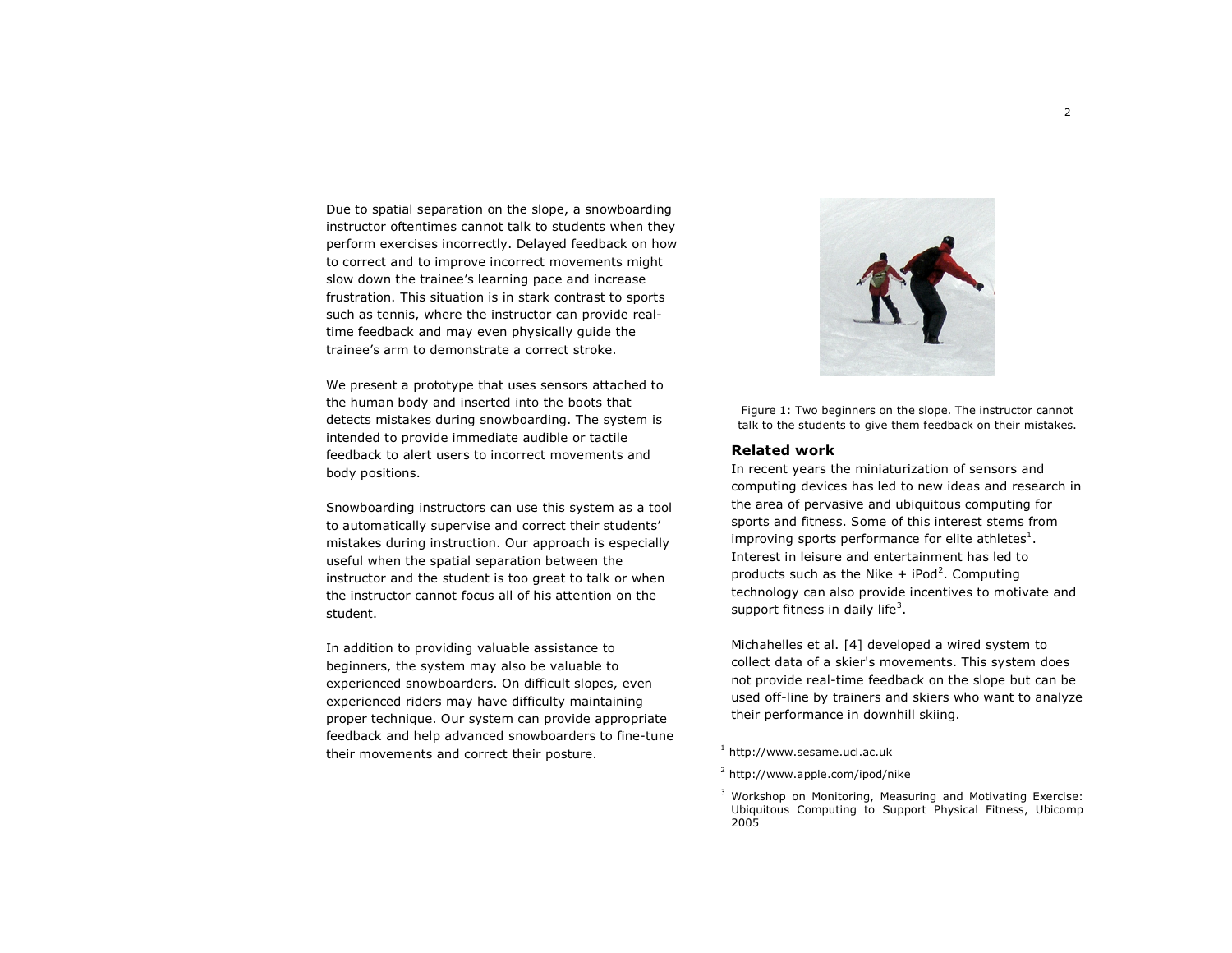Takahata et al. [5] presented a real-time learning environment that uses audio feedback to teach the correct timing of a single karate punch. Kwon et al. [3] developed a real-time motion training system for taekwondo that combines wireless body sensors with video capture. Kunze et al. [2] conducted an experiment to recognize tai chi movements using bodyworn gyroscopes and accelerometers. Chi et al. [1] presented a wearable sensing system to support judges in scoring taekwondo sparring matches. The expressive footwear device by Paradiso et al. [6] maps normal gait to pleasant music and gait defects to less pleasant music in real-time.

# **Interviews with snowboard instructors**

We interviewed six snowboard instructors to understand how they teach and to gain more insight into the most common mistakes in snowboarding.

The instructors confirmed our initial assumptions that they cannot observe all students at the same time on the slope and that it is often impossible to give a student instant feedback during an exercise. A student receives immediate feedback only in few cases, for example, when the instructor slowly rides besides a beginner during the first lessons.

The instructors also pointed out that many beginners do not perceive or do not react to immediate feedback while they perform an exercise. Beginners are usually too focused on keeping their balance. This suggested that our system might be more useful for students who already have some experience in snowboarding or for advanced and experienced riders who want to improve their skills.

In summary, all of the interviewed instructors stated that our system could be useful for both instructors and students to improve their skills. They imagined using our system themselves to fine-tune their own movements as well as using the system in their own courses, allowing advanced students to focus on a particular mistake.

## **Snowboarding basics and mistakes**

We will explain in short the basic terms used in the snowboarding domain and how a rider can move his body on a snowboard.

The rider's feet are fixed to the snowboard and cannot move independently like in skiing (Figure 2). The front foot is closest to the "nose" of the snowboard. The back foot is closest to "tail" of the snowboard. The rider can move his weight to the front foot or to the back foot, cant the snowboard on the "frontside" edge or on the "backside" edge, bend or stretch the legs, and rotate the upper body around the waist in any direction.

The "neutral position" denotes the correct pose of a rider on the snowboard and can be used as a reference to find mistakes during the ride. In neutral position, the weight is central over the board and distributed equally between both feet. The legs and ankles are flexed. This flex acts as a natural suspension to compensate uneven terrain, for example when riding over bumps in the slope. The shoulders and the hips are in line with the feet's stance on the snowboard. The head is up and the rider looks towards the riding direction.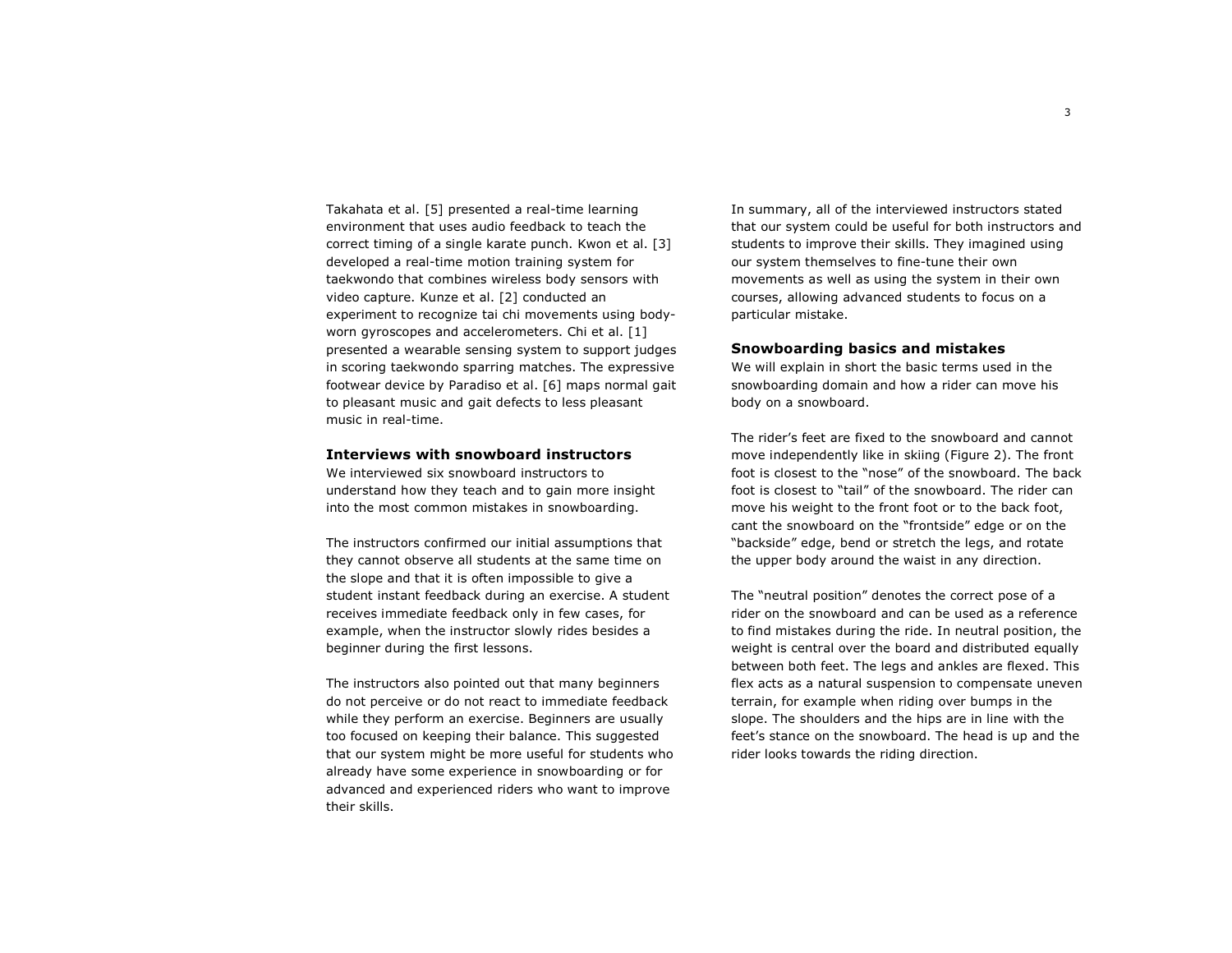

Figure 2: Snowboard stance and terminology

The instructors mentioned three common snowboarding mistakes: Insufficient knee bending, incorrect weight distribution, and incorrect rotation of the upper body. We will briefly summarize these three mistakes.

Insufficient knee bending: Bending the legs helps as a natural suspension to compensate uneven terrain (Figure 3, (a)). Many riders, however, cannot correctly assess if they bend their legs sufficiently or not. They tend to stretch their legs and to bend their upper body downwards from the waist (Figure 3, (b)).



Figure 3: Correct (a) and incorrect (b) knee flexion

Incorrect weight distribution: The rider's weight should be distributed equally between both feet during the ride. But many riders tend to incorrectly lean their upper body towards the tail, especially during a turn. Maintaining correct weight distribution on very steep slopes is difficult even for experienced riders.

Incorrect upper body rotation: The rider's shoulders and the waist should remain in the same plane with the feet's stance during the ride. Yet many riders tend to twist their upper body, which makes it hard to correctly introduce and to perform a turn.

# **Prototype and implementation**

Figure 4 shows our wireless prototype system that senses the rider's motion and posture on the snowboard. We tried to address the three common snowboarding mistakes mentioned above. Our system consists of one Bluetooth Arduino board<sup>4</sup>, two Bluetooth Shake SK6 inertial sensor packs $<sup>5</sup>$ , two bend sensors and</sup> four force-sensitive resistors (FSR). We used a Nokia N70 mobile phone as host device running a Python script to sample sensor data at 20 Hz over the Bluetooth serial port profile. We found no significant overhead in the Bluetooth communication between the sensor boards and the mobile phone.

To address the mistake of insufficient knee flexion, we attached one bend sensor to the back of each knee. The bend sensors measure the amount of knee flexion during the ride. To increase the robustness of the bend sensors, we wrapped each sensor in foam.

 $^4$  http://www.arduino.cc

<sup>5</sup> http://www.samh-engineering.com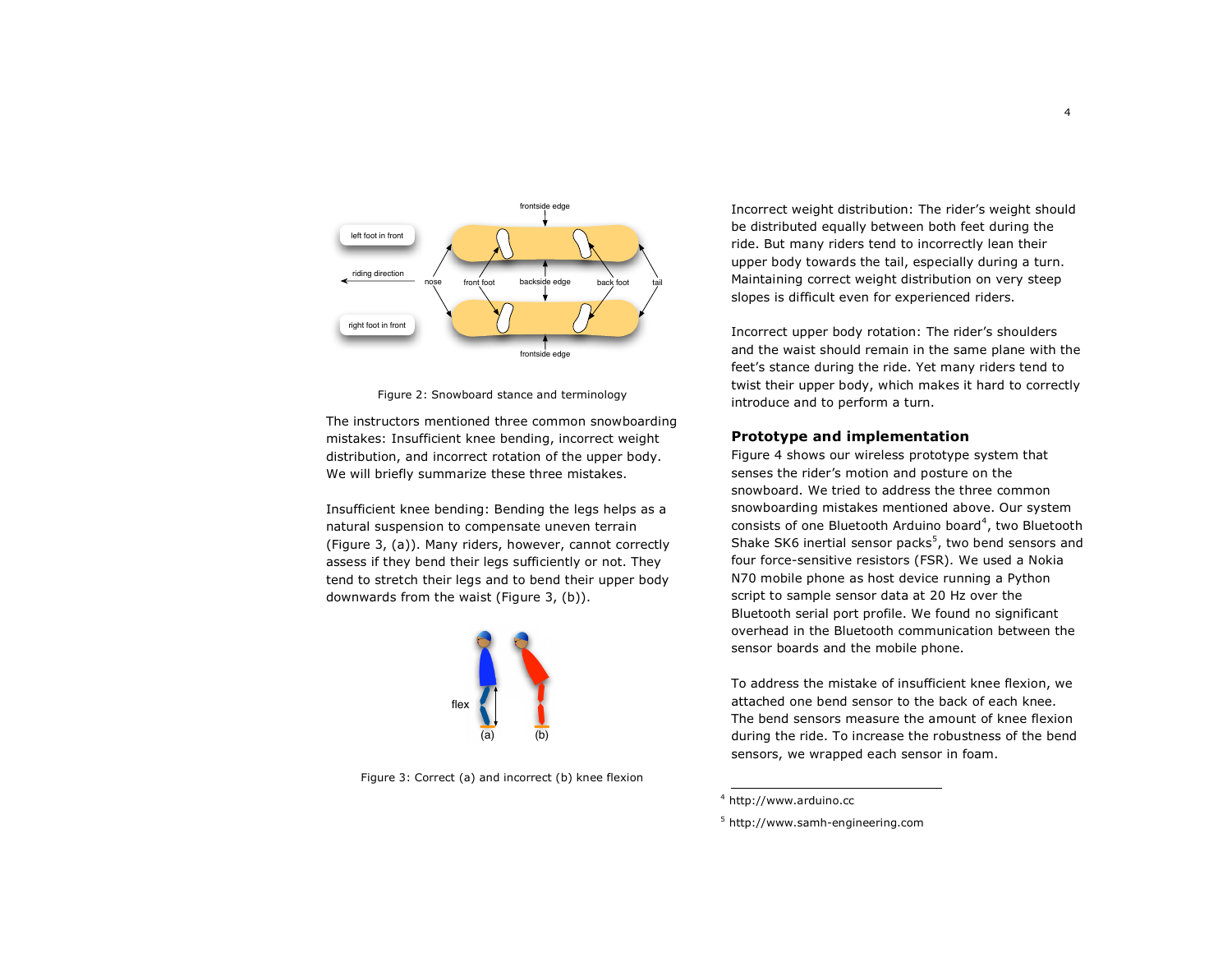

Figure 4: The wireless prototype to sense the rider's motions on the snowboard.

To address the mistake of incorrect weight distribution on the snowboard and to detect if a student rides on the frontside edge or on the backside edge, we inserted two FSRs in each boot. The FSRs measure the amount of force applied by the foot. We placed one FSR sensor under the ball of the foot and one FSR sensor under the heel.

To address the mistake of incorrect upper body rotation we used the digital compass algorithm of the Shake devices to measure the rotation of the rider's upper body relative to the rotation of the snowboard. We attached one Shake device to the lower front leg and another Shake device to the upper body of the rider with hook and loop fasteners.

# **Pilot study**

To test whether our system can sense the most common snowboarding mistakes mentioned above, we conducted a pilot study in an indoor winter sport resort with three snowboarders at advanced beginner level. All three subjects had enough experience to ride down the slope safely. We captured the subjects on video and simultaneously recorded the sensor data using the mobile device.

Before the descent all subjects were instructed to pose on the snowboard in neutral position. The sensor values that we captured in this position serve as a reference to detect mistakes during the descent.

Each subject descended the same part of the slope three times. The distance between the starting point on the slope and the camera was about 60 meters. We chose this distance to simulate a setting that is similar to what snowboard instructors typically observe during courses on the slopes.

To maintain the Bluetooth connection between the sensor boards and the mobile phone, all subjects carried the mobile phone in their pocket during the descent. We experienced no data loss or connection problem during the study.

The off-line analysis of the sensor recordings revealed that it is possible to detect insufficient knee bending and to estimate the weight distribution on the snowboard in realtime merely by using thresholds. For example, the bend sensors revealed that all of our subjects did not flex their legs as much as they did in neutral position before the descent. The necessary software for real-time mistake detection can conveniently run either on the mobile phone